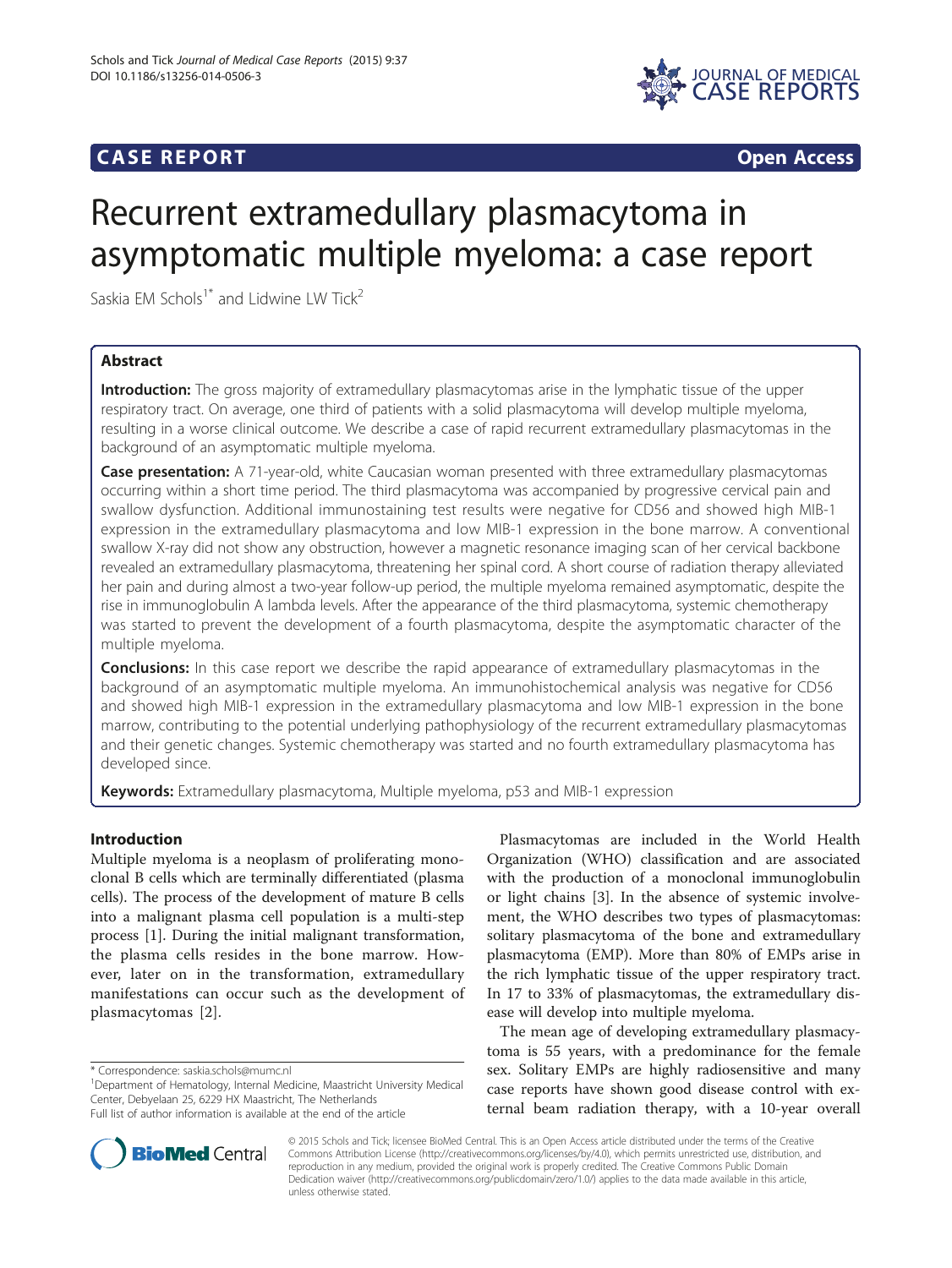survival rate of 70% [[4\]](#page-5-0). Here, we present a case of recurrent EMPs in the upper part of the body in a woman with an asymptomatic multiple myeloma without signs of organ involvement.

#### Case presentation

A 71-year-old white Caucasian woman was diagnosed with an immunoglobulin A (IgA) lambda multiple myeloma stage I in June 2011. At this time, she presented to the outward clinic of the Máxima Medical Centre Veldhoven with a painless soft tissue swelling near her right sternoclavicular joint. An immunocytological examination of this swelling showed an IgA lambda monoclonal plasma cell population analogical to an EMP. Further immunostaining tests were negative for CD56, and revealed a high MIB-1 index.

Additional blood tests revealed normal kidney function, no anaemia, a normal calcium level, no quantifiable M-protein and no lytic bone lesions. A bone marrow biopsy showed a monoclonal IgA lambda plasma cell population (10 to 20% presence) and she was treated with local radiation therapy.

One year later, she returned to the outward clinic with a swelling on her chest which was increasing in size. A magnetic resonance imaging (MRI) scan of her thorax showed a soft tissue pre-sternal swelling, suspected to be an EMP. As with the first EMP, she was treated with radiation therapy.

Two months after the development of her second EMP, she noticed some difficulty with swallowing and she experienced localised cervical pain. In the next few weeks, her ability to swallow deteriorated and eventually she could no longer eat solid food and started to lose weight. Her cervical pain increased with movement of her neck and was accompanied by tingling in both arms and hands. There was no loss of muscle power.

At her presentation to the outpatient service, she was very anxious and was experiencing fear of suffocating. She had an extensive list of pain medication, however her pain was able to be brought under control. Her additional physical examination showed tense cervical muscles, no palpable swelling of her throat and no evidence of neurological loss. Her blood examination showed a hemoglobin level of 7.4mmol/L, a creatinine level of 62umol/L, a calcium level of 2.24mmol/L and an increased IgA lambda of 17.3g/L (compared to 6.0g/L at her diagnosis in 2011, Table 1). A swallow X-ray with oral contrast did not show any dysfunction or limitations in her intrapharyngeal lumen (Figure [1\)](#page-2-0). In addition, an MRI scan of her cervical backbone was performed, which revealed a solid tumor of soft tissue at paravertebral level C2-3 with extension to the spinal cord, which we suspected to be a plasmacytoma (Figure [2](#page-3-0)). Her bone marrow biopsy showed an increase in her monoclonal Table 1 Biochemical parameters at diagnosis and after one year at the time of recurrence of her third extramedullary plasmacytoma

| Parameter                        | May 2011 | <b>June 2012</b> |
|----------------------------------|----------|------------------|
| Hemoglobin (7.5-10mmol/L)        | 8.9      | 7.4              |
| Leucocytes $(4-10 \times 109/L)$ | 5.7      | 10.2             |
| Creatinine (49-90umol/L)         | 74       | 62               |
| Calcium (2.15-2.55mmol/L)        | 2.24     | 2.16             |
| ß2-microglobulin (800-2200mg/L)  | 2400     | 2450             |
| Total IgA lambda g/L             | 6.0      | 173              |

plasma cell population to 34%. Additional immunostaining tests showed a low MIB-1 index and were negative for CD56.

In view of the potential threat to her spinal cord, localised radiotherapy was started directly. This consisted of five sequences at 20Gy. After only two radiation sessions, the pain was relieved and she could swallow liquid food again and needed no additional pain medication. Because of the rapid recurrence of three plasmacytomas in one year, systemic chemotherapy was started in the form of melphalan, prednisone and thalidomide. After three cycles of chemotherapy she continued to have a satisfactory response (Figure [3\)](#page-4-0).

#### **Discussion**

The presence of an EMP at the time of diagnosing multiple myeloma is associated with a poor outcome compared to cases in which plasmacytomas develop during the course of the disease (median overall survival 28 ver-sus 68 months) [[2](#page-5-0)]. In a recent study by Varettoni et al., the incidence and outcome of EMP was described in a large cohort study of patients with multiple myeloma [[5\]](#page-5-0), comparing three distinct time periods; 1971 to 1993, 1994 to 1999 and 2000 to 2007. Of the 1,003 patients who were studied, only 13% had EMPs (7% at the time of diagnosis and 6% during the follow-up period). Interestingly, the incidence of EMP seems to have increased over recent years. One explanation for this could be the more sensitive imaging techniques that are used today, such as MRI scanning. Concerning our case report, a conventional swallow X-ray did not reveal the cause of the swallow dysfunction. However, her MRI scan showed the EMP in the lower part of her pharynx.

Another important factor for the increased incidence in EMPs is prolonged survival due to new treatment strategies, such as the combination of radiotherapy with novel agents like proteasome inhibitors and immune modulators [[6,7\]](#page-5-0). EMPs are highly radiosensitive; more than 80% of patients can achieve local control [[8\]](#page-5-0). However, in the presence of rapid recurrence of plasmacytoma with evidence of an increase in the monoclonal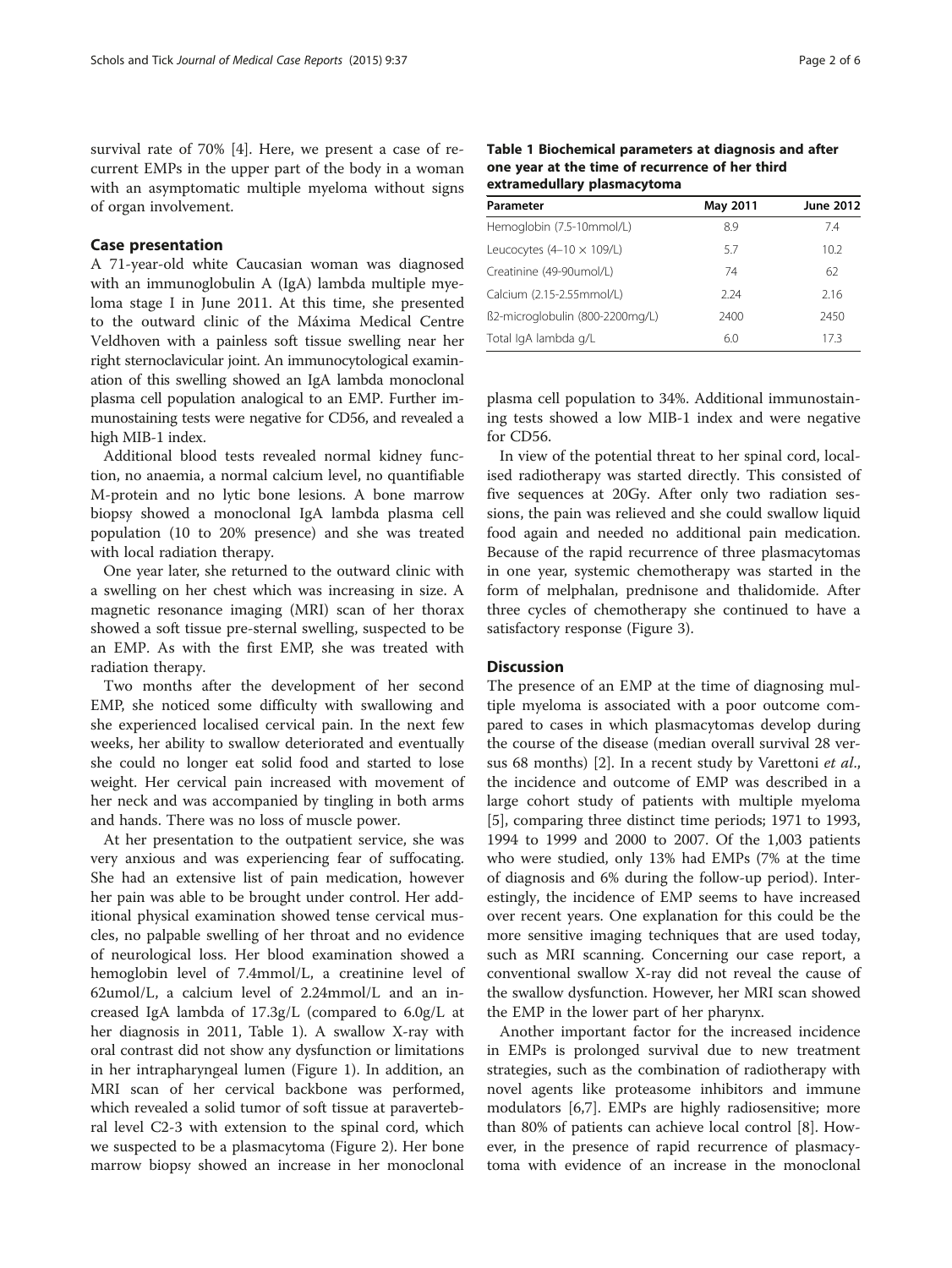<span id="page-2-0"></span>

component of protein electrophoresis, chemotherapy after radiotherapy may be considered [[9\]](#page-5-0). The precise role of new therapeutic agents in the management of plasmacytomas has yet to be determined.

EMPs usually arise in the submucosa of the upper respiratory tract and the gastro-intestinal tract, as in the last plasmacytoma of this case report. However, they can arise in any part of the body [\[9](#page-5-0)]. For choosing the right treatment option (local radiotherapy versus systemic chemotherapy), systemic involvement of multiple myeloma must be ruled out. There are several criteria that must be confirmed in order to diagnose the presence of an EMP without symptomatic multiple myeloma [\[10](#page-5-0)], which are as follows: normal levels of hemoglobin, calcium and kidney function, an absence of lytic bone lesions, a low serum M-protein level and a tissue biopsy showing a monoclonal plasma cell population.

Concerning our patient, there was no evidence of anaemia, hypercalcemia, kidney dysfunction or lytic bone lesions. Her M-protein level did rise from 6.0 to 17.3g/L (Figure [4\)](#page-4-0). Although this is nearly a threefold increase, it was not accompanied by any evidence of organ involvement.

The pathophysiological mechanism for EMPs is not yet fully determined. One suggestion is that multiple myeloma cells and the bone marrow microenvironment tightly interact with each other. This is mediated by multiple soluble factors and adhesion molecules. Integrins acting as receptors on stromal cells and the extracellular matrix play an important role in the homing of multiple myeloma cells in the bone marrow [\[11](#page-5-0)]. Changes in these adhesion molecules and integrins can lead to the migration of multiple myeloma cells to the bloodstream (plasma cell escape), and finally to the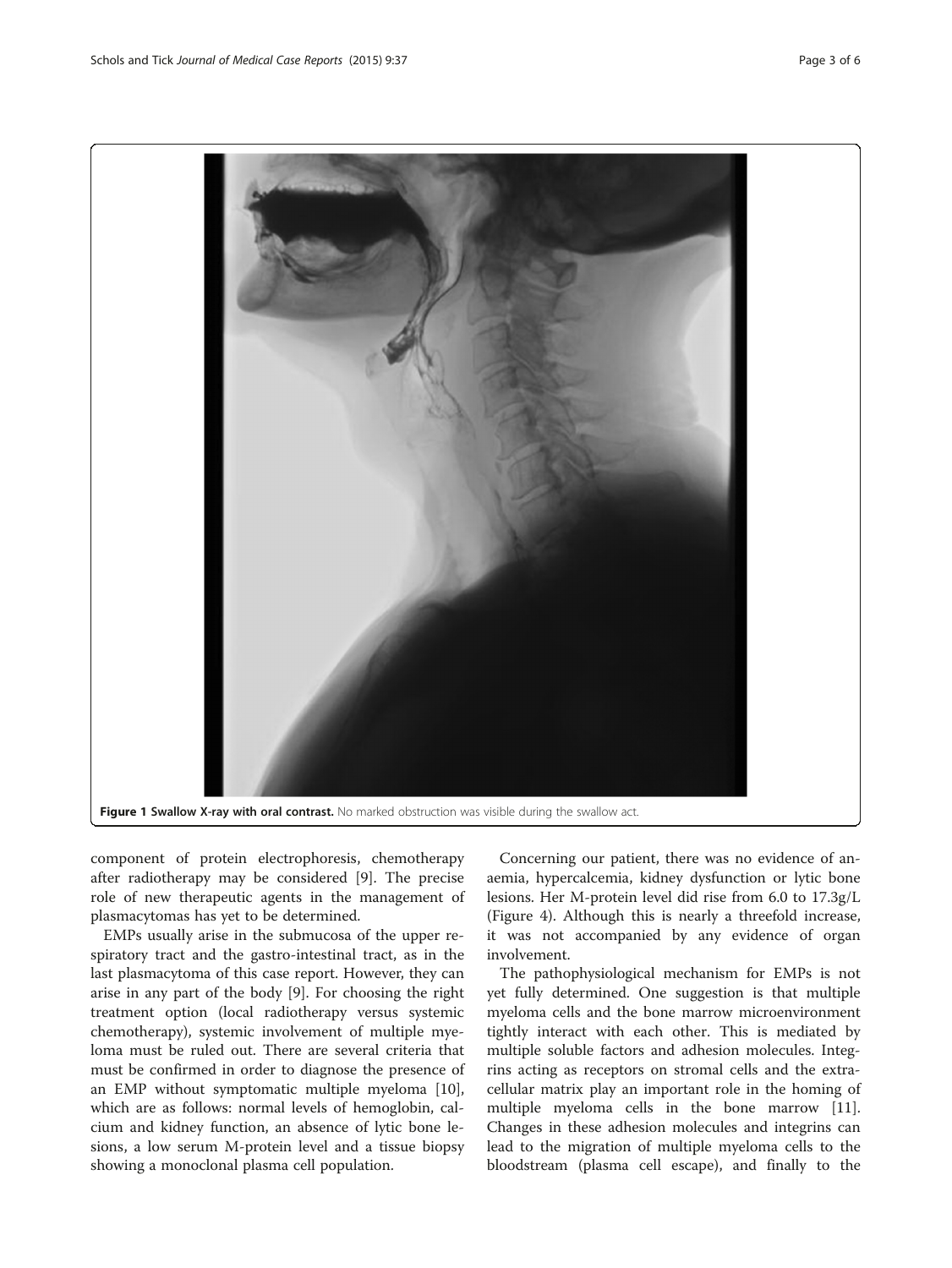<span id="page-3-0"></span>

development of an extra-osseous plasmacytoma. In addition, for plasma cells to migrate outside of the bone marrow, genetic changes must occur which give these migrating plasma cells their aggressive nature. Recent studies have investigated the expression of several (glyco)proteins in multiple myeloma [\[12-14](#page-5-0)]. Mutations in genes encoding these proteins, like p53, play a major role in the aggressive character of the disease. p53 is a nuclear protein which provides genomic stability by regulating the cell cycle. Another protein, CD56 is usually present as a membrane glycoprotein on natural killer cells and T cells and is involved in cell adhesion and migration. CD56 is expressed in more than 70% of plasma cells in multiple myeloma, however it is not expressed in normal plasma cells. There is evidence that CD56 is downregulated in extramedullary multiple myeloma.

A recent study by Sheth et al. investigated the association of p53, CD56 and MIB-1 expression in intramedullary and extramedullary biopsies of multiple myeloma

patients with progression to extramedullary myeloma [[15\]](#page-5-0). The results showed that in extramedullary multiple myeloma biopsies, nuclear p53 immunoreactivity and the MIB-1 staining index were significantly higher than in intramedullary and EMP biopsies. CD56 staining was expressed in a low number of all biopsies. To conclude, the study demonstrated an association of high p53 immunoreactivity in extramedullary multiple myeloma and an increased cell proliferation (MIB-1 staining), probably due to progression of the disease. Concerning our patient, there was a high expression of MIB-1 and negative CD56 level in the EMP. On the contrary, her bone marrow biopsy showed a low MIB-1 expression. Unfortunately we have no information about the nuclear p53 level. However the high MIB-1 staining in the EMP points to the aggressive character of the disease. Furthermore, downregulation of CD56, as in both our biopsies, is associated with more aggressive disease progression by the facilitated extravasation of myeloma cells [\[13,15](#page-5-0)]. More studies are needed to determine the exact association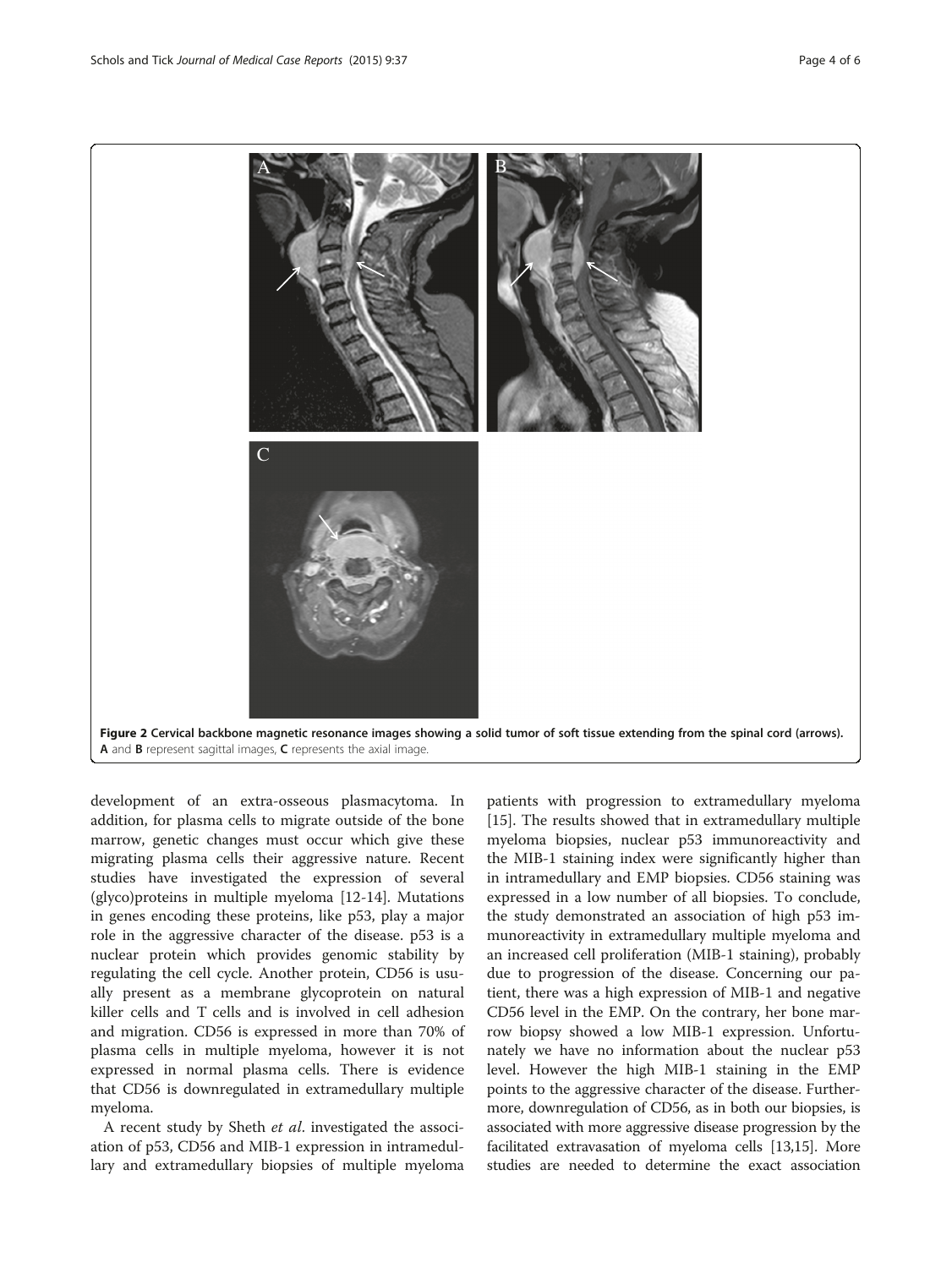<span id="page-4-0"></span>